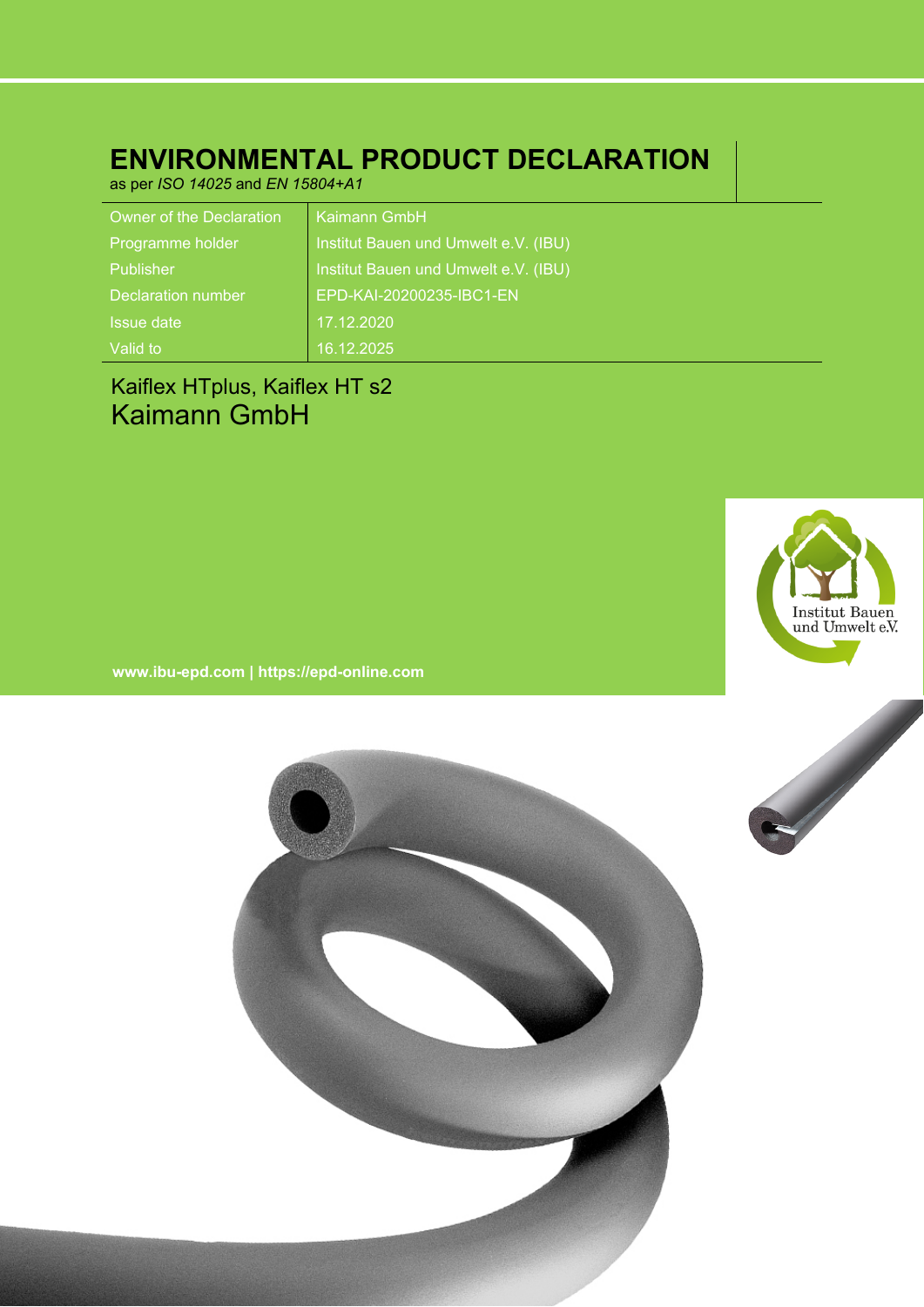

# **1. General Information**

#### Kaimann GmbH **Kaiflex HTplus, Kaiflex HT** s2 **Programme holder Owner of the declaration** IBU – Institut Bauen und Umwelt e.V. Kaimann GmbH Hansastraße 2-5 Panoramastr. 1 33161 Hövelhof 10178 Berlin **Germany Declaration number Declared product / declared unit** EPD-KAI-20200235-IBC1-EN 1 m3 insulation material Kaiflex HTplus, Kaiflex HT s2 **Scope: This declaration is based on the product category rules:** Product line Kaiflex HTplus, Kaiflex HT s2 Insulating materials made of foam plastics, 06.2017 Thermal insulation material made of flexible (PCR checked and approved by the SVR) elastomeric foam for technical building equipment and industrial installations. **Issue date** The EPD is performed in agreement with the demands of PCR Part A with reference to *EN 15804+A1:2013* 17.12.2020 and *PCR Part B*: Requirements on the EPD for insulating materials made of foam plastics. **Valid to** The EPD is based on the average Kaiflex 16.12.2025 HTplus, Kaiflex HT s2 production from one plant in Germany. The owner of the declaration shall be liable for the underlying information and evidence; the IBU shall not be liable with respect to manufacturer information, life cycle assessment data and evidences. The EPD was created according to the specifications of *EN 15804+A1*. In the following, the standard will be simplified as *EN 15804*. **Verification** Nam Peter The standard *EN 15804* serves as the core PCR Independent verification of the declaration and data according to *ISO 14025:2010* Dipl. Ing. Hans Peters Dipl. Ing. Hans Peters and Umwelt e.V.) internally internally internally  $\Box$  internally  $\Box$  externally externally Minfe Mand Norly Dr. Alexander Röder **Matthias Klingler** (Managing Director Institut Bauen und Umwelt e.V.)) (Independent verifier)

## **2. Product**

## **2.1 Information about the enterprise**

Kaimann is a manufacturer of elastomeric insulation materials for technical pipe insulation in building technology and industry.

#### **2.2 Product description/Product definition**

Kaiflex HTPLUS, Kaiflex HT s2 is a flexible closed cell rubber insulation that prevents condensation and reduces energy loss. By incorporating a water vapour barrier into the insulation cell structure Kaiflex HTPLUS, Kaiflex HT s2 can effectively eliminate water vapour migration and retain its performance over the entire system life. It is available in tubes with thicknesses from 10 to 57.5 mm.

For the placing on the market of the product in the European Union/European Free Trade Association (EU/EFTA) (with the exception of Switzerland) *Regulation (EU) No. 305/2011 (CPR)* applies. The product needs a declaration of

performance taking into consideration *EN 14304* Thermal insulation products for building equipment and industrial installations - Factory made flexible elastomeric foam (FEF) products - Specification, and the CE-marking. For the application and use the respective national provisions apply.

#### **2.3 Application**

In addition to preventing condensation and saving energy, Kaiflex HTplus, Kaiflex HT s2 also performs an acoustic function, absorbing sound and dampening duct wall vibration. It has inherent anti-microbial resistance as standard and a BL-s3, d0 fire rating.

## **2.4 Technical Data**

#### **Constructional data**

| <b>Name</b>   | Value  | Unit  |
|---------------|--------|-------|
| Gross density | $\sim$ | ka/mj |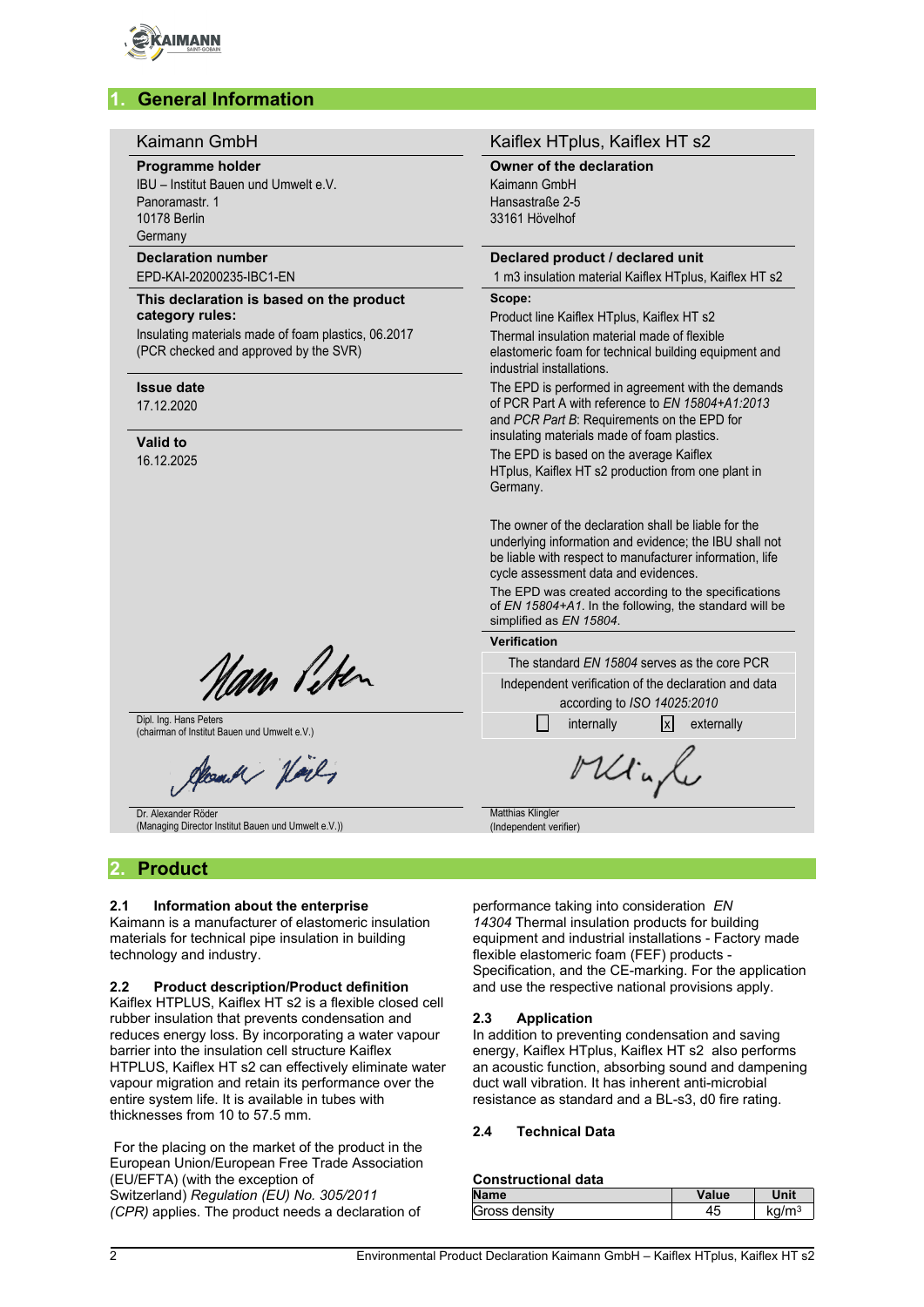

| Water vapour diffusion resistance<br>factor acc. to EN 12088 | $\mu \ge 2000$                                                                                 |        |
|--------------------------------------------------------------|------------------------------------------------------------------------------------------------|--------|
| Thermal conductivity                                         | $\lambda \vartheta = 0.032 +$<br>$7.2 \cdot 10E - 5 \vartheta$<br>$+1.2*10E-$<br><u>  ና*ን²</u> | W/(mK) |
| Thermal conductivity at 30 °C                                | 0.035                                                                                          | W/(mK) |
| Thermal conductivity at 40 °C                                | 0.036                                                                                          | W/(mK) |
| Thermal conductivity at 50 °C                                | 0.037                                                                                          | W/(mK) |

Performance data of the product in accordance with the declaration of performance with respect to its essential characteristics according to *EN 14304* Thermal insulation products for building equipment and industrial installations - Factory made flexible elastomeric foam (FEF) products - Specification.

## **2.5 Delivery status**

The EPD is declared as a specific product of one plant of one manufacturer. This is in accordance with the classification rules for group 1a) from *PCR Part A* paragraph 5.2. The tubes are available in thicknesses between 13 to 19 mm and outer diameters of 48 to 80 mm.

#### **2.6 Base materials/Ancillary materials**

Kaiflex HTplus, Kaiflex HT s2 is based on synthetic rubber and consists of several components. The following table shows the components of her insulating foam clustered into substance groups:

- Rubber and polymers: 31%
- Fillers and pigments: 15%
- Blowing agent: 15%
- Vulcanisation system, additives, plasticizer: 3%
- Flame retardant: 35.5%
- Stabilizer: 0.5%

Rubber and polymer are the base material. Fillers and pigments are for firmness and colour. The blowing agent causes the volume increase and expansion process during the manufacture of the product. The vulcanisation system, additives, and plasticizer sure flexibility and workability. The flame retardants ensure the fire resistance of the end-product, and the adhesives and stabilizers are for processing and process control.

1) This product/article/at least one partial article contains substances listed in *SVHC 2019* candidate list (16.01.2020) exceeding 0.1 percentage by mass: **yes**. It contains 15% Azodicarbonamide (CAS number: 123-77-3).

2) This product/article/at least one partial article contains other carcinogenic, mutagenic, reprotoxic (CMR) substances in categories 1A or 1B which are not on *SVHC 2019* candidate list, exceeding 0.1 percentage by mass: **no**.

3) Biocide products were added to this construction product or it has been treated with biocide products (this then concerns a treated product as defined by the (EU) *Ordinance on Biocide Products*: **no**.

## **2.7 Manufacture**

Manufacturing happens in a single plant in Germany. Upon delivery, the raw materials are either stored in a warehouse or used in the production shortly after. The

first step in the production of Kaiflex HTplus, Kaiflex HT s2 is to mix the raw materials in a kneader and to roll-out the resulting mixture which is then cut into sheets. The flat sheets are passed through an industrial cooler and cooled-off. The cooled-off sheets are granulated and the granulates are temporarily stored at room temperature before entering the compounding plant.

In the next step, the different types of granulates enter the compounding plant for mixing. The resulting elastomer compound is pushed through one of five extruders and carried on a conveyer belt through an industrial furnace for foaming. After foaming, the endless sheets are passed through an industrial cooler upon which a continuous longitudinal cut is applied to cut sheets into the right width. If applicable, the adhesive coating is applied on one side of the sheets. Finally, a traverse cut trims the continuous sheet into sheets of various sizes.

### **2.8 Environment and health during manufacturing**

The manufacturer of the product complies with national manufacturing guidelines and regulations. KAIMANN's environmental management system is certified in accordance with *ISO 9001/14001/50001.*

## **2.9 Product processing/Installation**

The installation of Kaiflex HTplus, Kaiflex HT s2 requires basic tools such as cutters and scissors. No additional specific protection, beyond normal protective clothes, is required. Liquid oxygen can react explosively in conjunction with organic material such as Kaiflex HTplus, Kaiflex HT s2 insulation material. To avoid the diffusion of oxygen, a complete seal must be affected. Butt joints and overlapping areas must also be made airtight using Kaiflex adhesive.

## **2.10 Packaging**

Kaiflex HTplus, Kaiflex HT s2 is packaged in cardboard boxes, polyethene film, and polypropylene bags, both in varying sizes. Cardboard boxes and polypropylene bags are placed on wooden EURO pallets.

## **2.11 Condition of use**

Changes in materials composition of the product during the use-phase only occur in case of extraordinary effects.

## **2.12 Environment and health during use**

An odour should be considered normal. The odour will dissipate during use (about 4 weeks) because the cells are exchanged with the air.

#### **2.13 Reference service life**

Since the use stage (B1-B7) is not fully declared, the declaration of the reference service life is only voluntary.

## **2.14 Extraordinary effects**

**Fire**

#### **Fire protection**

| Name                    | Value |
|-------------------------|-------|
| Building material class |       |
| Burning droplets        | dľ    |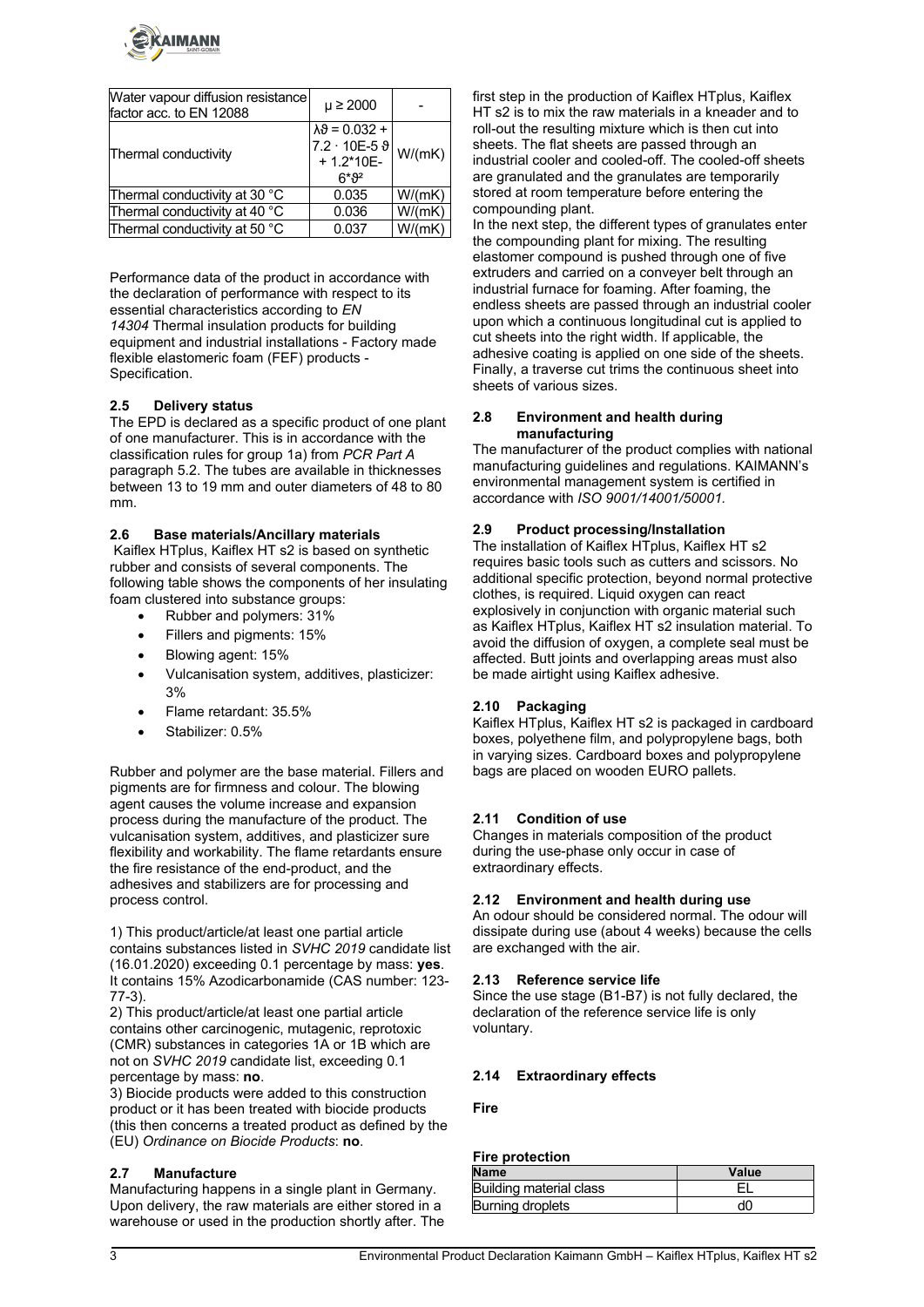

Smoke gas development These properties were tested according to *EN 13501*.

#### **Water**

Formed from thousands of independently waterresistant cells, Kaiflex insulation is naturally resistant to moisture ingress and requires no additional water vapour barrier.

## **Mechanical destruction**

Kaiflex insulation materials are flexible foams and display limited mechanical rigidity. If the material should be subjected to mechanical loads, it should be protected accordingly.

# **3. LCA: Calculation rules**

## **3.1 Declared Unit**

The declared unit is 1  $m<sup>3</sup>$  of the thermal insulation material for technical building equipment and industrial installations Kaiflex HTplus, Kaiflex HT s2 including packaging materials. The declared unit refers to the product as it leaves the factory gate. The gross density is the average density of al declared products, weighted by production volume.

### **Declared unit**

| <b>Name</b>                                | Value | Unit              |
|--------------------------------------------|-------|-------------------|
| Gross density                              | 45    | kg/m <sup>3</sup> |
| Conversion factor to 1 kg (in<br>$kg/m3$ ) | 45    |                   |
| Declared unit                              |       | ${\sf m}^3$       |

## **3.2 System boundary**

The type of EPD is cradle to gate with options. The system boundaries of the EPD follow the modular structure of *EN 15804* (according to *EN 15804*, section 6.2.1). Only the declaration of the product stage modules A1 to A3 is mandatory for compliance with *EN 15804*. The declaration of the modules of other life cycle stages is optional. Resources from the ecosphere and technosphere enter the system on stage A1 and leave the system on stage C4. The following life cycle stages are considered:

**Module A1:** The system boundaries comprise raw material extraction and supply from cradle to factory gate and is represented through generic background data sets.

**Module A2:** The transport of the raw materials from the factory gate to the point of manufacturing is represented through generic background data sets. The transportation distances have been provided by the manufacturer.

**Module A3:** The manufacturing includes manufacturer-specific material and energy data which are represented through generic data sets. Machinery as well as buildings to manufacture the declared unit are neglected. On average, 0.49 kWh electricity and 2.65 kWh natural gas are required for the manufacturing of 1m<sup>3</sup> Kaiflex HTplus, Kaiflex HT s2. This data was provided by Kaimann GmbH. This module also includes packaging with plastics and cardboard and wooden pallets. The biogenic carbon stored is declared in the result section.

## **2.15 Re-use phase**

At the end-of-life, the product can be used for energy recovery in a waste incineration plant, as well as the plastic from packaging. The cardboard and wooden pallets from packaging can be recycled.

## **2.16 Disposal**

The product is disposed of in accordance with local regulations governed by the *European Waste Catalogue* (waste code: 07 wastes from organic chemical processes - 07 02 13 waste plastic).

## **2.17 Further information**

Additional information about the product is available on https://kaimann.com/.

**Module A4:** The transport of Kaiflex HTplus, Kaiflex HT s2 from the factory gate to the site of assembly is represented through generic background data. The transportation distances are based on average transportation data provided by the manufacturer.

**Module A5:** The assembly can be done manually without the use of any electrical equipment. Packaging material from module A3 is disposed of here: Plastic packaging is incinerated, and cardboard and the wooden pallet are re-used.

**Modules B1-B7**: No resource use and impacts occur during the use phase of the products.

**Modules C1&C3:** Dismantling of Kaiflex HTplus, Kaiflex HT s2 is done manually without using any electrical equipment. No processing is required before disposal. Therefore, module C1 and C3 are disregarded.

**Module C2:** The products to be disposed of are transported to the waste treatment facility.

**Module C4:** The waste is treated according to the waste framework directive of the European Union.

**Module D:** Potential impacts and benefits from energy recovery and recycling are described.

## **3.3 Estimates and assumptions**

**Module A2:** Raw materials are transported to the manufacturer by road transport and shipping. Information on the transportation distances was provided by the manufacturer. For the calculation, the distances were weighted by the mass of the respective raw materials.

**Module A3:** No production waste is assumed during the production of Kaiflex.

**Module A4:** Kaiflex HTplus, Kaiflex HT s2 is distributed in Europe. The average transportation distance per declared unit was calculated based on the sales volume and average transportation distance per country where Kaiflex HTplus, Kaiflex HT s2 is distributed. Based on the sum product of sales volume multiplied with road transportation, the total transportation distances were calculated and divided by the total sales volume to calculate the average transportation distance per declared unit. As a result,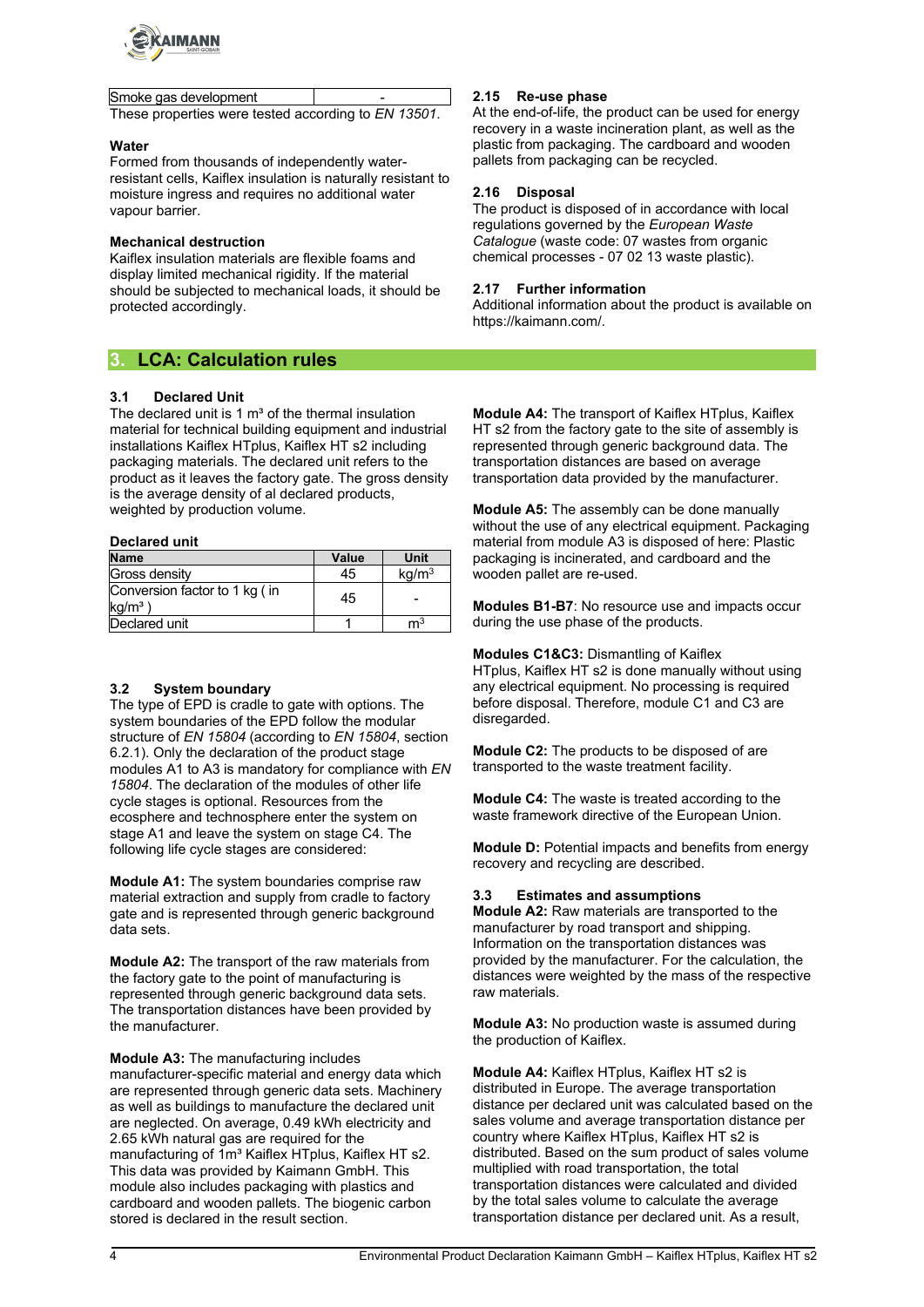

the average road transportation distance per declared unit is 429 km. No loss during transportation is assumed.

**Module A5:** Kaiflex HTplus, Kaiflex HT s2 is assembled by manual labour using adhesives. It is assumed that no further energy or materials are required in this module and that consumers of Kaiflex HTplus, Kaiflex HT s2 order correct product sizes and thus avoid waste production during the assembly. The packaging materials are disposed of by re-using (cardboard and wooden pallet) and by incineration (polyethene and polypropylene).

**Module C2:** The average distance of the disassembled product to the point of disposal is assumed to be 75 kilometres covered by road.

**Module C4:** The product is incinerated.

#### **3.4 Cut-off criteria**

All material flows in module A1 are covered and almost all material and energy flows in module A3 are covered. Neglected material or energy flows have a mass or energy contribution of less than one per cent per process and contribute to less than five per cent of mass and energy flows of a module. Infrastructure such as office buildings and the manufacturing hall as well as the machinery required to produce the product have not been considered.

### **3.5 Background data**

The LCA model underlying this EPD was created in *openLCA 1.10* developed by GreenDelta GmbH. The underlying reference database was ecoinvent 3.4 (2017), edited by EuGeos into the EuGeos 15804-IA 3.0 database.

## **3.6 Data quality**

The life cycle inventory for the assessed product is based on an internal assessment of manufacturing and environmental data, assessment of LCA-relevant data for the supply chain and energy measurement within the factors. The required product flows for creation of the product system were handed over to GreenDelta GmbH.

All data was scrutinised and found to be plausible and consistent and were therefore found to be representative.

Some of the background data sets are more than 10 years old but were used when no recent dataset was available. Datasets from the ecoinvent database are assumed to have a high quality.

There are no materials or processes that are left out because they are under the cut-off threshold.

#### **3.7 Period under review**

The production data refers to the average of the year 2018.

#### **3.8 Allocation**

No allocation is carried out.

### **3.9 Comparability**

Basically, a comparison or an evaluation of EPD data is only possible if all the data sets to be compared were created according to *EN 15804* and the building context, respectively the product-specific characteristics of performance, are taken into account.

The LCA model underlying this EPD was created in openLCA 1.10 developed by GreenDelta GmbH. The underlying reference database was ecoinvent 3.4 (2017), edited by EuGeos into the *EuGeos 15804-IA 3.0* database.

# **4. LCA: Scenarios and additional technical information**

The following technical scenario information serves as a basis for the declared modules. All values refer to the declared unit of 1  $m^3$ .

#### **Transport to the building site (A4)**

| <b>Name</b>               | Value | Jnit |
|---------------------------|-------|------|
| Transport distance (road) |       | km   |

### **Installation into the building (A5)**

| <b>Name</b>                                            | Value | Unit           |
|--------------------------------------------------------|-------|----------------|
| Auxiliary                                              | 1.6   | kg             |
| Water consumption                                      | 0     | m <sup>3</sup> |
| Other resources                                        | 0     | kg             |
| Electricity consumption                                | 0     | kWh            |
| Other energy carriers                                  | 0     | MJ             |
| <b>Material loss</b>                                   | ი     | kg             |
| Output substances following<br>waste treatment on site | 16.5  | kg             |
| Dust in the air                                        | 0     | kg             |
| VOC in the air                                         | n     | kg             |
| The 16.5 kg is the sum of all nackaging materials per  |       |                |

s the sum of all packaging materials pe declared unit.

#### **End of life (C1-C4)**

| <b>Name</b>                           | Value | Unit |
|---------------------------------------|-------|------|
| Collected separately                  |       | ka   |
| Collected as mixed construction waste |       | ka   |

| Reuse           |    | kg |
|-----------------|----|----|
| Recycling       |    | kg |
| Energy recovery | 45 | kg |
| Landfilling     |    | kq |
|                 |    |    |

45 kg Kaiflex is incinerated for energy recovery.

#### **Reuse, recovery and/or recycling potentials (D), relevant scenario information**

Module D includes the credits of the incineration processes from modules C4 and A5 (packaging waste) at a waste incineration plant with an assumed efficiency of R1<0.6.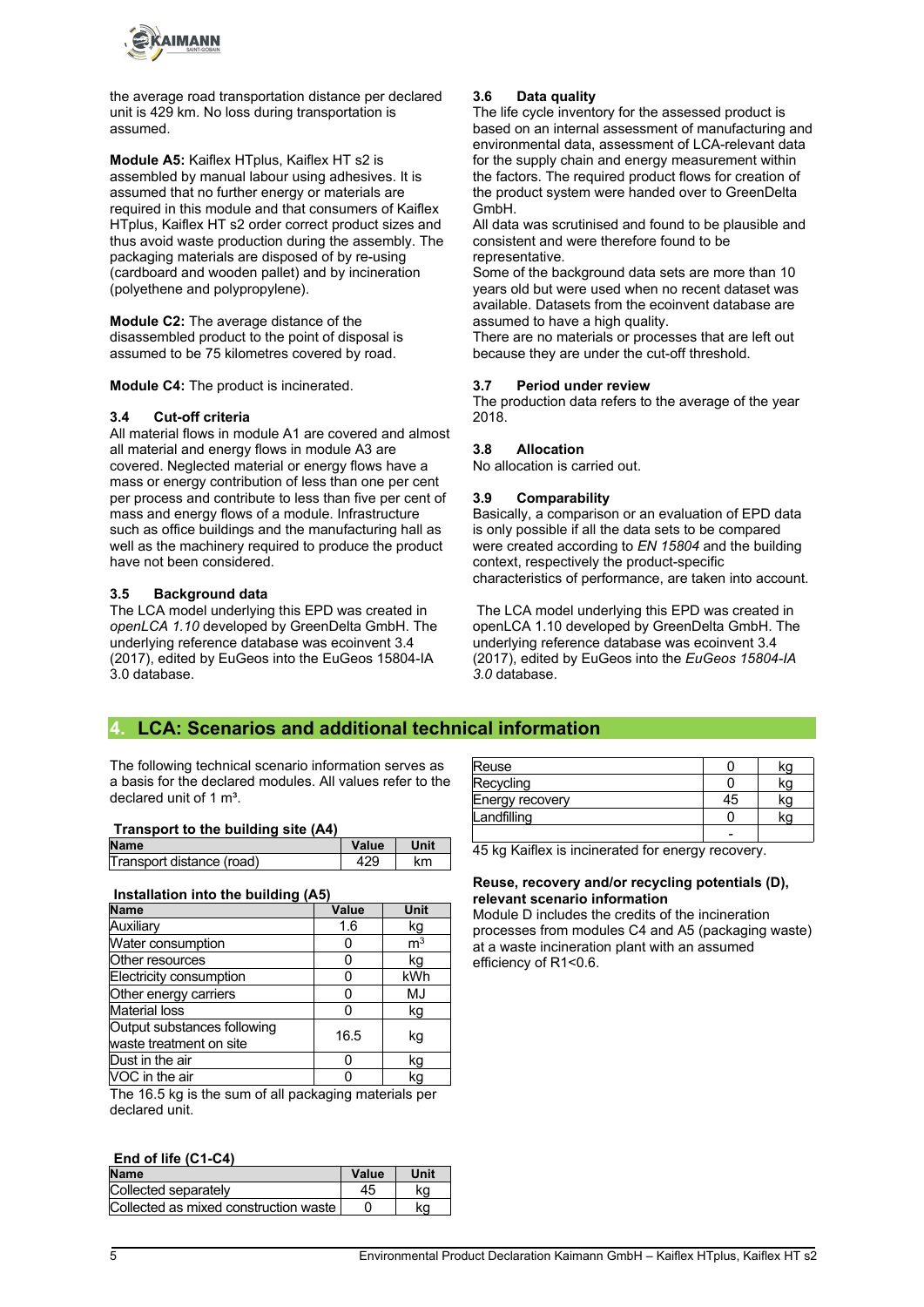

# **5. LCA: Results**

The life cycle impact assessment method is based on *EN15804*. Energy indicators for resource use utilise the lower calorific value.

|                               |                                                                                                                                                                                                                                                                                                                                                                                                                                                                                                                                                                                                                                                                           |                                                | <b>MNR = MODULE NOT RELEVANT)</b>                                                                    |          |                            |                                       |                            |                        |                            |                                                                           |                          |                               |                            |                  |                                                                                                | DESCRIPTION OF THE SYSTEM BOUNDARY (X = INCLUDED IN LCA; MND = MODULE NOT DECLARED;                                                                                                                                                                                                                |
|-------------------------------|---------------------------------------------------------------------------------------------------------------------------------------------------------------------------------------------------------------------------------------------------------------------------------------------------------------------------------------------------------------------------------------------------------------------------------------------------------------------------------------------------------------------------------------------------------------------------------------------------------------------------------------------------------------------------|------------------------------------------------|------------------------------------------------------------------------------------------------------|----------|----------------------------|---------------------------------------|----------------------------|------------------------|----------------------------|---------------------------------------------------------------------------|--------------------------|-------------------------------|----------------------------|------------------|------------------------------------------------------------------------------------------------|----------------------------------------------------------------------------------------------------------------------------------------------------------------------------------------------------------------------------------------------------------------------------------------------------|
|                               | PRODUCT STAGE                                                                                                                                                                                                                                                                                                                                                                                                                                                                                                                                                                                                                                                             |                                                | <b>CONSTRUCTI</b><br>ON PROCESS<br><b>STAGE</b>                                                      |          |                            | <b>USE STAGE</b><br>END OF LIFE STAGE |                            |                        |                            |                                                                           |                          |                               |                            |                  | <b>BENEFITS AND</b><br><b>LOADS</b><br><b>BEYOND THE</b><br><b>SYSTEM</b><br><b>BOUNDARIES</b> |                                                                                                                                                                                                                                                                                                    |
| Raw material<br><b>Alddns</b> | Transport                                                                                                                                                                                                                                                                                                                                                                                                                                                                                                                                                                                                                                                                 | Manufacturing                                  | Transport from the<br>gate to the site                                                               | Assembly | <b>Jse</b>                 | Maintenance                           | Repair                     | Replacement            | Refurbishment              | energy<br>Operational<br>use                                              | Operational water<br>use | De-construction<br>demolition | Transport                  | Waste processing | Disposal                                                                                       | Recovery-<br><b>Recycling</b><br>potential<br>Reuse-                                                                                                                                                                                                                                               |
| A1                            | A2                                                                                                                                                                                                                                                                                                                                                                                                                                                                                                                                                                                                                                                                        | A <sub>3</sub>                                 | A4                                                                                                   | A5       | <b>B1</b>                  | <b>B2</b>                             | <b>B3</b>                  | <b>B4</b>              | <b>B5</b>                  | <b>B6</b>                                                                 | <b>B7</b>                | C <sub>1</sub>                | C <sub>2</sub>             | C <sub>3</sub>   | C <sub>4</sub>                                                                                 | D                                                                                                                                                                                                                                                                                                  |
| X                             | X                                                                                                                                                                                                                                                                                                                                                                                                                                                                                                                                                                                                                                                                         | X                                              | X                                                                                                    | X        | <b>MND</b>                 | <b>MND</b>                            | <b>MNR</b>                 | <b>MNR</b>             | <b>MNR</b>                 | <b>MND</b>                                                                | <b>MND</b>               | <b>MND</b>                    | X                          | <b>MND</b>       | X                                                                                              | X                                                                                                                                                                                                                                                                                                  |
|                               |                                                                                                                                                                                                                                                                                                                                                                                                                                                                                                                                                                                                                                                                           |                                                | RESULTS OF THE LCA - ENVIRONMENTAL IMPACT according to EN 15804+A1: 1 m <sup>3</sup> Kaiflex HTplus, |          |                            |                                       |                            |                        |                            |                                                                           |                          |                               |                            |                  |                                                                                                |                                                                                                                                                                                                                                                                                                    |
| Kaiflex HT s2                 |                                                                                                                                                                                                                                                                                                                                                                                                                                                                                                                                                                                                                                                                           |                                                |                                                                                                      |          |                            |                                       |                            |                        |                            |                                                                           |                          |                               |                            |                  |                                                                                                |                                                                                                                                                                                                                                                                                                    |
|                               | Parameter                                                                                                                                                                                                                                                                                                                                                                                                                                                                                                                                                                                                                                                                 |                                                | <b>Unit</b>                                                                                          |          | A1                         | A2                                    |                            | A <sub>3</sub>         |                            | A4                                                                        | A <sub>5</sub>           |                               | C <sub>2</sub>             |                  | C <sub>4</sub>                                                                                 | D                                                                                                                                                                                                                                                                                                  |
|                               | <b>GWP</b><br>ODP                                                                                                                                                                                                                                                                                                                                                                                                                                                                                                                                                                                                                                                         |                                                | [kg CO <sub>2</sub> -Eq.]                                                                            |          | 1.91E+2<br>4.55E-5         | 5.61E+0<br>9.89E-7                    |                            | 1.49E+1<br>1.06E-6     |                            | $3.12E + 0$<br>5.83E-7                                                    | 7.48E+0<br>1.31E-8       |                               | 5.46E-1<br>1.02E-7         |                  | 1.42E+2<br>2.85E-7                                                                             | $-3.20E+1$<br>-4.89E-6                                                                                                                                                                                                                                                                             |
|                               | AP                                                                                                                                                                                                                                                                                                                                                                                                                                                                                                                                                                                                                                                                        |                                                | [kg CFC11-Eq.]<br>$[kg SO2-Eq.]$                                                                     |          | $1.05E + 0$                | 5.91E-2                               |                            | 5.21E-2                |                            | 1.21E-2                                                                   | 8.14E-4                  |                               | 2.12E-3                    |                  | 1.58E-2                                                                                        | $-5.04E-2$                                                                                                                                                                                                                                                                                         |
|                               | EP                                                                                                                                                                                                                                                                                                                                                                                                                                                                                                                                                                                                                                                                        |                                                | [kg $(PO4)3$ -Eq.]                                                                                   |          | 4.19E-1                    | 7.57E-3                               |                            | 1.01E-2                |                            | 2.18E-3                                                                   | 2.48E-4                  |                               | 3.82E-4                    |                  | 3.87E-3                                                                                        | $-1.05E - 2$                                                                                                                                                                                                                                                                                       |
|                               | <b>POCP</b>                                                                                                                                                                                                                                                                                                                                                                                                                                                                                                                                                                                                                                                               |                                                | [kg ethene-Eq.]                                                                                      |          | 4.80E-2                    | 2.05E-3                               |                            | 3.65E-3                |                            | 5.12E-4                                                                   | 1.73E-5                  |                               | 8.95E-5                    |                  | 4.45E-4                                                                                        | $-4.11E-3$                                                                                                                                                                                                                                                                                         |
|                               | <b>ADPE</b><br><b>ADPF</b>                                                                                                                                                                                                                                                                                                                                                                                                                                                                                                                                                                                                                                                |                                                | [kg Sb-Eq.]<br>[MJ                                                                                   |          | 4.20E-1<br>3.43E+3         | 6.69E-5<br>$8.14E+1$                  |                            | 4.74E-5<br>$3.47E + 2$ |                            | 3.07E-5<br>$4.76E+1$                                                      | 5.28E-7<br>$1.38E + 0$   |                               | 5.37E-6<br>$8.32E + 0$     |                  | 9.98E-6<br>$2.35E+1$                                                                           | -4.69E-5<br>$-5.94E + 2$                                                                                                                                                                                                                                                                           |
| Caption                       |                                                                                                                                                                                                                                                                                                                                                                                                                                                                                                                                                                                                                                                                           |                                                |                                                                                                      |          |                            |                                       |                            |                        |                            |                                                                           |                          |                               |                            |                  |                                                                                                | GWP = Global warming potential; ODP = Depletion potential of the stratospheric ozone layer; AP = Acidification potential of land and water; EP =<br>Eutrophication potential; POCP = Formation potential of tropospheric ozone photochemical oxidants; ADPE = Abiotic depletion potential for non- |
|                               |                                                                                                                                                                                                                                                                                                                                                                                                                                                                                                                                                                                                                                                                           |                                                |                                                                                                      |          |                            |                                       |                            |                        |                            | fossil resources; ADPF = Abiotic depletion potential for fossil resources |                          |                               |                            |                  |                                                                                                | RESULTS OF THE LCA - INDICATORS TO DESCRIBE RESOURCE USE according to EN 15804+A1: 1 m <sup>3</sup>                                                                                                                                                                                                |
|                               |                                                                                                                                                                                                                                                                                                                                                                                                                                                                                                                                                                                                                                                                           |                                                | Kaiflex HTplus, Kaiflex HT s2                                                                        |          |                            |                                       |                            |                        |                            |                                                                           |                          |                               |                            |                  |                                                                                                |                                                                                                                                                                                                                                                                                                    |
| Parameter                     |                                                                                                                                                                                                                                                                                                                                                                                                                                                                                                                                                                                                                                                                           | <b>Unit</b>                                    | A1                                                                                                   |          | A2                         |                                       | A <sub>3</sub>             |                        | A4                         |                                                                           | A <sub>5</sub>           |                               | C <sub>2</sub>             |                  | C <sub>4</sub>                                                                                 | D                                                                                                                                                                                                                                                                                                  |
| PERE                          |                                                                                                                                                                                                                                                                                                                                                                                                                                                                                                                                                                                                                                                                           | [MJ]                                           | 1.48E+2                                                                                              |          | 1.37E+0                    |                                       | $1.06E + 1$                |                        | 7.04E-1                    |                                                                           | 2.33E-2                  |                               | 1.23E-1                    |                  | 9.32E-1                                                                                        | $-5.18E + 0$                                                                                                                                                                                                                                                                                       |
| <b>PERM</b><br><b>PERT</b>    |                                                                                                                                                                                                                                                                                                                                                                                                                                                                                                                                                                                                                                                                           | [MJ]<br>[MJ]                                   | $0.00E + 0$<br>1.48E+2                                                                               |          | $0.00E + 0$<br>1.37E+0     |                                       | 2.35E+2<br>2.45E+2         |                        | $0.00E + 0$<br>7.04E-1     |                                                                           | $0.00E + 0$<br>2.33E-2   |                               | $0.00E + 0$<br>1.23E-1     |                  | $0.00E + 0$<br>9.32E-1                                                                         | $-2.35E+2$<br>$-2.40E+2$                                                                                                                                                                                                                                                                           |
| <b>PENRE</b>                  |                                                                                                                                                                                                                                                                                                                                                                                                                                                                                                                                                                                                                                                                           | [MJ]                                           | 1.97E+3                                                                                              |          | 8.36E+1                    |                                       | $2.65E+2$                  |                        | 4.87E+1                    |                                                                           | $1.17E + 2$              |                               | 8.51E+0                    |                  | 1.81E+3                                                                                        | $-6.08E+2$                                                                                                                                                                                                                                                                                         |
| <b>PENRM</b>                  |                                                                                                                                                                                                                                                                                                                                                                                                                                                                                                                                                                                                                                                                           | [MJ]                                           | 1.78E+3                                                                                              |          | $0.00E + 0$                |                                       | 1.16E+2                    |                        | $0.00E + 0$                |                                                                           | $-1.16E+2$               |                               | $0.00E + 0$                |                  | $-1.78E + 3$                                                                                   | $0.00E + 0$                                                                                                                                                                                                                                                                                        |
| <b>PENRT</b><br><b>SM</b>     |                                                                                                                                                                                                                                                                                                                                                                                                                                                                                                                                                                                                                                                                           | [MJ]<br>[kg]                                   | 3.75E+3<br>$2.15E + 0$                                                                               |          | $8.36E+1$<br>3.19E-2       |                                       | 3.80E+2<br>5.35E+0         |                        | 4.87E+1<br>1.70E-2         |                                                                           | $1.40E + 0$<br>1.61E-3   |                               | 8.51E+0<br>2.98E-3         |                  | $2.46E+1$<br>4.71E-2                                                                           | $-6.08E+2$<br>$-5.27E + 0$                                                                                                                                                                                                                                                                         |
| <b>RSF</b>                    |                                                                                                                                                                                                                                                                                                                                                                                                                                                                                                                                                                                                                                                                           | [MJ]                                           | $0.00E + 0$                                                                                          |          | $0.00E + 0$                |                                       | $0.00E + 0$                |                        | $0.00E + 0$                |                                                                           | $0.00E + 0$              |                               | $0.00E + 0$                |                  | $0.00E + 0$                                                                                    | $0.00E + 0$                                                                                                                                                                                                                                                                                        |
| <b>NRSF</b>                   |                                                                                                                                                                                                                                                                                                                                                                                                                                                                                                                                                                                                                                                                           | [MJ]                                           | $0.00E + 0$                                                                                          |          | $0.00E + 0$                |                                       | $0.00E + 0$                |                        | $0.00E + 0$                |                                                                           | $0.00E + 0$              |                               | $0.00E + 0$                |                  | $0.00E + 0$                                                                                    | $0.00E + 0$                                                                                                                                                                                                                                                                                        |
| <b>FW</b>                     |                                                                                                                                                                                                                                                                                                                                                                                                                                                                                                                                                                                                                                                                           | $\mathsf{Im}^3$                                | 5.74E+0                                                                                              |          | 1.60E-2                    |                                       | 1.57E-1                    |                        | 9.38E-3                    |                                                                           | 6.90E-4                  |                               | 1.64E-3                    |                  | 1.79E-1                                                                                        | $-1.16E-1$                                                                                                                                                                                                                                                                                         |
| Caption                       | PERE = Use of renewable primary energy excluding renewable primary energy resources used as raw materials; PERM = Use of<br>renewable primary energy resources used as raw materials; PERT = Total use of renewable primary energy resources; PENRE = Use of<br>non-renewable primary energy excluding non-renewable primary energy resources used as raw materials; PENRM = Use of non-<br>renewable primary energy resources used as raw materials; PENRT = Total use of non-renewable primary energy resources; SM = Use<br>of secondary material; RSF = Use of renewable secondary fuels; NRSF = Use of non-renewable secondary fuels; FW = Use of net fresh<br>water |                                                |                                                                                                      |          |                            |                                       |                            |                        |                            |                                                                           |                          |                               |                            |                  |                                                                                                |                                                                                                                                                                                                                                                                                                    |
|                               | RESULTS OF THE LCA - WASTE CATEGORIES AND OUTPUT FLOWS according to EN 15804+A1:                                                                                                                                                                                                                                                                                                                                                                                                                                                                                                                                                                                          |                                                |                                                                                                      |          |                            |                                       |                            |                        |                            |                                                                           |                          |                               |                            |                  |                                                                                                |                                                                                                                                                                                                                                                                                                    |
|                               |                                                                                                                                                                                                                                                                                                                                                                                                                                                                                                                                                                                                                                                                           | 1 m <sup>3</sup> Kaiflex HTplus, Kaiflex HT s2 |                                                                                                      |          |                            |                                       |                            |                        |                            |                                                                           |                          |                               |                            |                  |                                                                                                |                                                                                                                                                                                                                                                                                                    |
|                               |                                                                                                                                                                                                                                                                                                                                                                                                                                                                                                                                                                                                                                                                           |                                                |                                                                                                      |          |                            |                                       |                            |                        |                            |                                                                           |                          |                               |                            |                  |                                                                                                |                                                                                                                                                                                                                                                                                                    |
| Parameter                     |                                                                                                                                                                                                                                                                                                                                                                                                                                                                                                                                                                                                                                                                           | <b>Unit</b>                                    | A <sub>1</sub>                                                                                       |          | A <sub>2</sub>             |                                       | A <sub>3</sub>             |                        | A4                         |                                                                           | A <sub>5</sub>           |                               | C <sub>2</sub>             |                  | C <sub>4</sub>                                                                                 | D                                                                                                                                                                                                                                                                                                  |
| <b>HWD</b>                    |                                                                                                                                                                                                                                                                                                                                                                                                                                                                                                                                                                                                                                                                           | [kg]                                           | 1.56E+0                                                                                              |          | 4.30E-3                    |                                       | 1.49E-2                    |                        | 1.27E-3                    |                                                                           | 2.82E-5                  |                               | 2.21E-4                    |                  | 3.92E-4                                                                                        | $-6.26E-3$                                                                                                                                                                                                                                                                                         |
| <b>NHWD</b>                   |                                                                                                                                                                                                                                                                                                                                                                                                                                                                                                                                                                                                                                                                           | [kg]                                           | 9.97E+0                                                                                              |          | 1.88E+0                    |                                       | 1.72E+0                    |                        | 2.28E+0                    |                                                                           | 2.75E+0                  |                               | 3.99E-1                    |                  | 4.65E+1                                                                                        | $-1.69E + 0$                                                                                                                                                                                                                                                                                       |
| <b>RWD</b><br><b>CRU</b>      |                                                                                                                                                                                                                                                                                                                                                                                                                                                                                                                                                                                                                                                                           | [kg]<br>[kg]                                   | 7.27E-3<br>$0.00E + 0$                                                                               |          | 5.56E-4<br>$0.00E + 0$     |                                       | 4.15E-4<br>$0.00E + 0$     |                        | 3.36E-4<br>$0.00E + 0$     |                                                                           | 5.11E-6<br>$1.37E + 1$   |                               | 5.87E-5<br>$0.00E + 0$     |                  | 6.95E-5<br>$0.00E + 0$                                                                         | $-3.69E - 4$<br>$0.00E + 0$                                                                                                                                                                                                                                                                        |
| <b>MFR</b>                    |                                                                                                                                                                                                                                                                                                                                                                                                                                                                                                                                                                                                                                                                           | [kg]                                           | $0.00E + 0$                                                                                          |          | $0.00E + 0$                |                                       | $0.00E + 0$                |                        | $0.00E + 0$                |                                                                           | $0.00E + 0$              |                               | $0.00E + 0$                |                  | $0.00E + 0$                                                                                    | $0.00E + 0$                                                                                                                                                                                                                                                                                        |
| <b>MER</b>                    |                                                                                                                                                                                                                                                                                                                                                                                                                                                                                                                                                                                                                                                                           | [kg]                                           | $0.00E + 0$                                                                                          |          | $0.00E + 0$                |                                       | $0.00E + 0$                |                        | $0.00E + 0$                |                                                                           | $0.00E + 0$              |                               | $0.00E + 0$                |                  | $0.00E + 0$                                                                                    | $0.00E + 0$                                                                                                                                                                                                                                                                                        |
| EEE<br>EET                    |                                                                                                                                                                                                                                                                                                                                                                                                                                                                                                                                                                                                                                                                           | [MJ]<br>[MJ]                                   | $0.00E + 0$<br>$0.00E + 0$                                                                           |          | $0.00E + 0$<br>$0.00E + 0$ |                                       | $0.00E + 0$<br>$0.00E + 0$ |                        | $0.00E + 0$<br>$0.00E + 0$ |                                                                           | $0.00E + 0$<br>6.94E+1   |                               | $0.00E + 0$<br>$0.00E + 0$ |                  | $0.00E + 0$<br>$1.07E + 3$                                                                     | $0.00E + 0$<br>$0.00E + 0$                                                                                                                                                                                                                                                                         |
|                               |                                                                                                                                                                                                                                                                                                                                                                                                                                                                                                                                                                                                                                                                           |                                                |                                                                                                      |          |                            |                                       |                            |                        |                            |                                                                           |                          |                               |                            |                  |                                                                                                | HWD = Hazardous waste disposed; NHWD = Non-hazardous waste disposed; RWD = Radioactive waste disposed; CRU = Components                                                                                                                                                                            |

### **Additional Technical scenario:**

Biogenic carbon is not included in the results. It enters the product system with wood and cardboard in modules A3 and is 'released' by being an avoided burden in module A5 (declared in module D) and has thus no net-effect on the overall results. The wooden pallet has approximately 23 kg biogenic CO<sub>2</sub>, and the cardboard has 16 kg.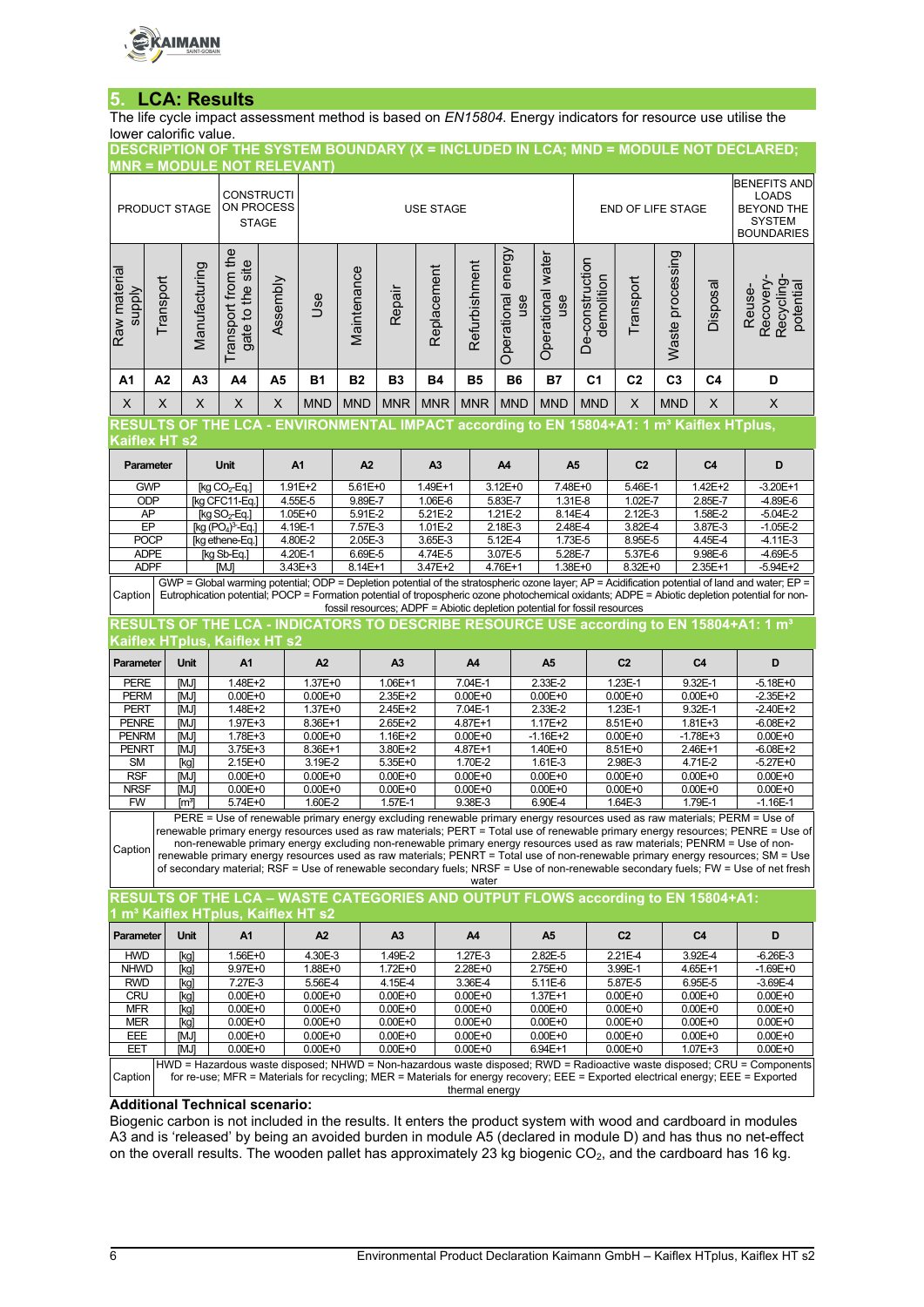

# **6. LCA: Interpretation**

## **Environmental Impacts**



Most environmental impact categories are dominated by module A1 raw material supply. For the global

warming potential, the incineration of the product in module C4 is another major source of greenhouse gas emissions.

## **7. Requisite evidence**

## **7.1 VOC emissions**

The Volatile Organic Compound (VOC) emissions have been tested by Eurofins Product Testing A/S by using the Committee for health-related evaluation of building products/Deutsches Institut für Bautechnik (*AgBB/DIBt*) test method in 09.2013.

| AgBB overview of results (28 days [µg/m <sup>3</sup> ]) |  |
|---------------------------------------------------------|--|
|---------------------------------------------------------|--|

| <b>Name</b>             | Value | Unit                   |
|-------------------------|-------|------------------------|
| <b>TVOC (C6 - C16)</b>  | $<$ 5 | $\mu$ g/m <sup>3</sup> |
| Sum SVOC (C16 - C22)    | <5    | $\mu$ g/m <sup>3</sup> |
| R (dimensionless)       | <1    |                        |
| <b>VOC without NIK</b>  | <5    | $\mu q/m^3$            |
| Carcinogenic Substances | <1    | $\mu$ g/m <sup>3</sup> |

## **8. References**

#### **Standards**

## **EN 12088**

EN 12088:2013, Thermal insulating products for building applications. Determination of long term water absorption by diffusion

#### **EN 13468**

EN 13468:2001, Thermal insulating products for building equipment and industrial installations - Determination of trace quantities of water soluble chloride, fluoride, silicate, and sodium ions and pH

#### **EN 13501**

Fire classification of construction products and building

#### **AgBB overview of results (3 days [µg/m³])**

| <b>Name</b>             | --<br>Value | Unit                   |
|-------------------------|-------------|------------------------|
| <b>TVOC (C6 - C16)</b>  | $5$         | $\mu$ g/m <sup>3</sup> |
| Sum SVOC (C16 - C22)    | $5$         | $\mu$ g/m <sup>3</sup> |
| R (dimensionless)       | $\leq$ 1    |                        |
| <b>NOC without NIK</b>  | $5$         | $\mu$ g/m <sup>3</sup> |
| Carcinogenic Substances | <1          | $\mu$ g/m <sup>3</sup> |

#### **7.2 Leaching performance**

The concentration of water-soluble chloride ions is 300 mg/kg according to *EN 13468*.

elements - Part 1: Classification using data from reaction to fire tests

#### **EN 14304**

EN 14304:2009+A1:2013, Thermal insulation products for building equipment and industrial installations - Factory made flexible elastomeric foam (FEF) products - Specification

#### **EN 15804**

EN 15804:2012+A1:2013, Sustainability of construction works - Environmental product declarations - Core rules for the product category of construction products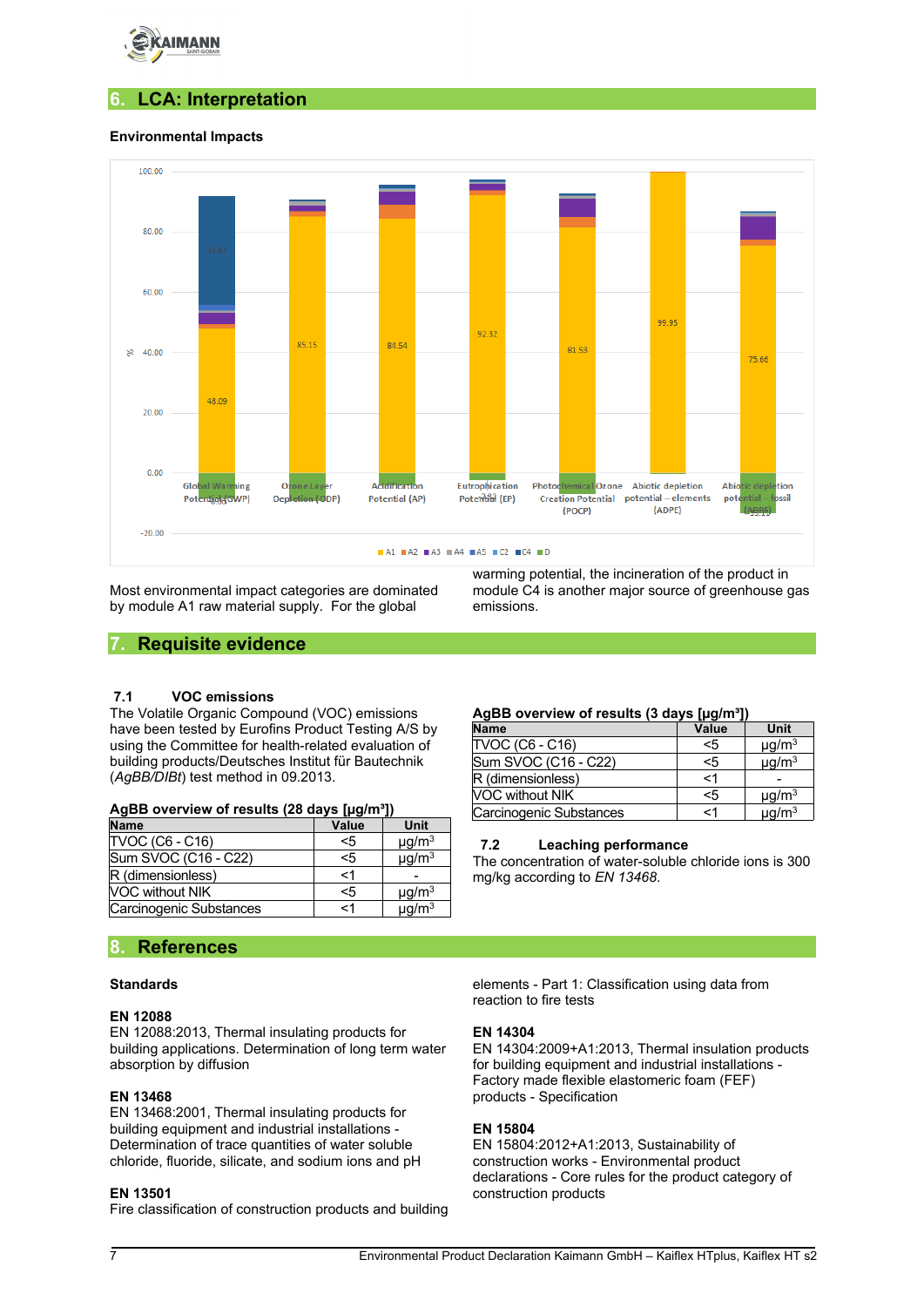

## **ISO 9001**

ISO 9001:2015, Quality management systems - **Requirements** 

## **ISO 14001**

ISO 14001:2015-0, Environmental management systems - Requirements with guidance for use

## **ISO 14025**

ISO 14025:2010, Environmental labels and declarations - Type III environmental declarations - Principles and procedures

## **ISO 50001**

ISO 50001:2018-08, Energy management systems - Requirements with guidance for use

## **Further References**

## **AGBB/DIBt**

Deusches Institut für Bautechnik 2018: Anforderungen an die Innenraumluftqualität in Gebäuden: Gesundheitliche Bewertung der Emissionen von flüchtigen organischen Verbindungen (VVOC, VOC und SVOC) aus Bauprodukten

### **EEG**

Erneuerbare\_Energien\_Gesetz 2017: Gesetz für den Ausbau erneuerbarer Energien

## **EnEV**

Energieeinsparverordnung 2014: Zweite Verordnung zur Änderung der Energieeinsparverordnung

## **EuGeos 15804-IA 3.0**

LCA database by EuGeos Limited

#### **European waste catalogue**

COMMISSION DECISION amending Decision 2000/532/EC on the list of waste pursuant to Directive 2008/98/EC of the European Parliament and of the Council

## **GreenDelta GmbH**

Sustainability Software, Data, and Consulting

#### **openLCA 1.10**

open LCA 1.10.2 (2020), Sustainability Software, Databases, and Consulting. Developed by GreenDelta GmbH. http://www.openlca.org/

## **Ordinance on Biocide Products**

REGULATION (EU) No 528/2012 OF THE EUROPEAN PARLIAMENT AND OF THE COUNCILof 22 May 2012concerning the making available on the market and use of biocidal products

### **PCR Part A**

PCR Part A Version 1.8, Calculation Rules for the Life Cycle Assessment and Requirements on the Project Report

## **PCR Part B**

PCR Part B Version 1.6, Requirements on the EPD for insulating materials made of foam plastics

### **REACH 2006**

REGULATION (EC) No 1907/2006 OF THE EUROPEAN PARLIAMENT AND OF THE COUNCIL concerning the Registration, Evaluation, Authorisation and Restriction of Chemicals (REACH)

## **Regulation (EU) No. 305/2011 (CPR)**

Regulation (EU) No 305/2011 of the European Parliament and of the Council of 9 March 2011 laying down harmonised conditions for the marketing of construction products and repealing Council Directive 89/106/EEC Text with EEA relevance

## **SVHC 2019**

Candidate List of substances of very high concern for Authorisation (SVHC), European Chemicals Agency, Helsinki, Finland